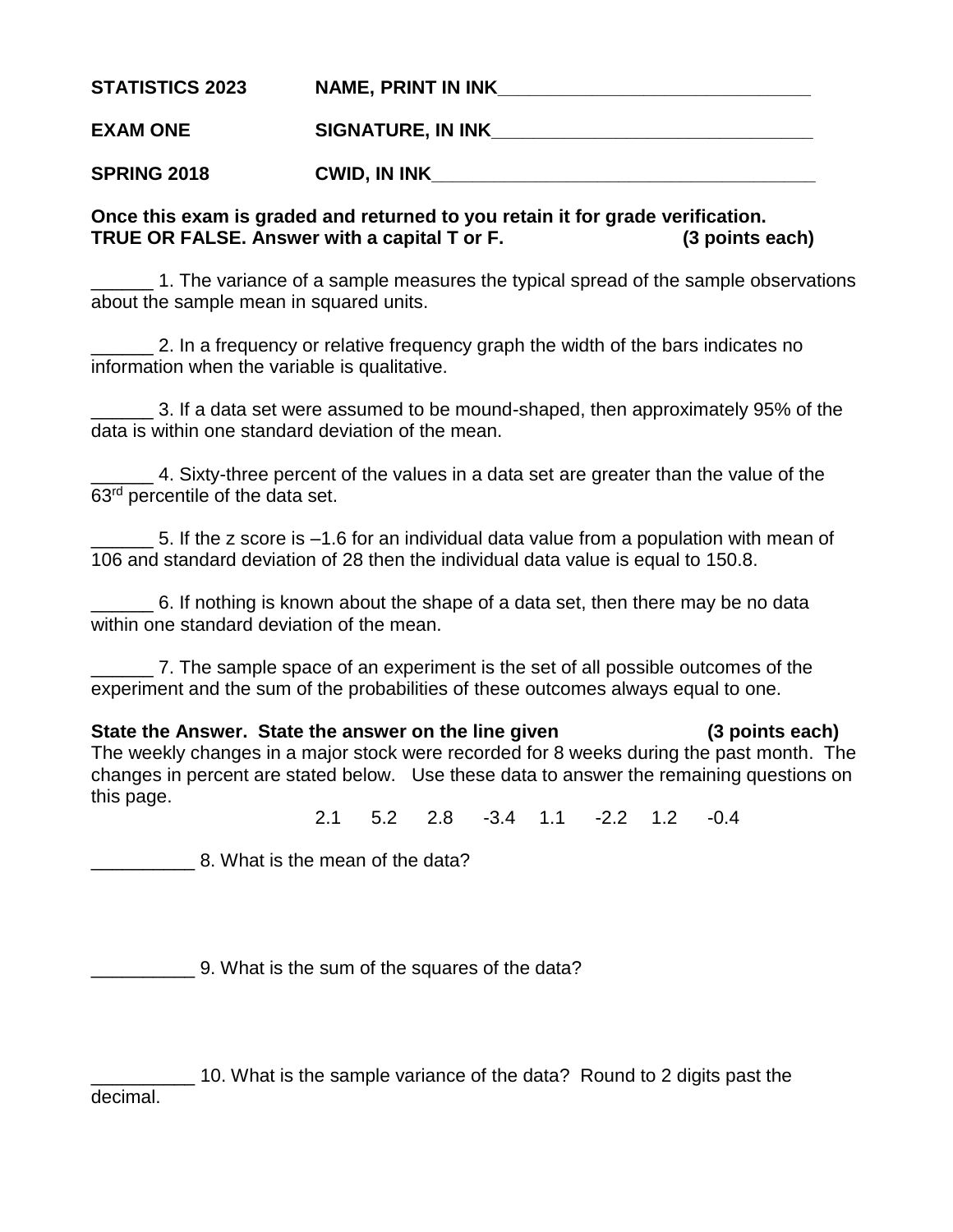## **STATISTICS 2023 EXAM ONE SPRING 2018 PAGE 2 STATE THE ANSWER. State the answer on the line given. (3 points each)**

11. How many observations are in a category if the category has a relative frequency of 0.22 and the data set has 650 observations?

12. What is the numerical value of the standard deviation of a sample of six observations, 62, 26, 42, 24, 46, and 25? Round your answer to two digits past the decimal.

\_\_\_\_\_\_\_\_\_\_ 13. If a random sample of 50 observations produces a sum of squares equal to 2,397.12 and a square of the sum equal to 80,656 what is the numerical value of the sample mean?

\_\_\_\_\_\_\_\_\_\_ 14. If a random sample of 50 observations produces a sum of squares equal to 2,397.12 and a square of the sum equal to 80,656 what is the numerical value of the sample standard deviation?

\_\_\_\_\_\_\_\_\_\_ 15. If a data set with eight hundred observations has 200 ones, 100 twos, 200 threes, and 300 fours, then what is the numerical value of the median?

16. If a data set with unknown shape has a mean of 145 units and a standard deviation of 15 units then at least what percent of the data would be between the values 115 and 175?

**Mesquite trees are spiny**, deep-rooted, leguminous trees that grow in the southwest part of the US, including southwestern Oklahoma. At maturity they have an average height of 15 feet with a standard deviation of 1.5 feet. Use this information to answer the remainder of the questions on this page.

17. Based on the above information approximately what percent of mature Mesquite tree have heights less than 16.5 feet?

18. Based on the above information only about 2.5% of mature Mesquite trees would be shorter than what height?

19. Based on the above information the approximate maximum height of mature Mesquite trees is what value?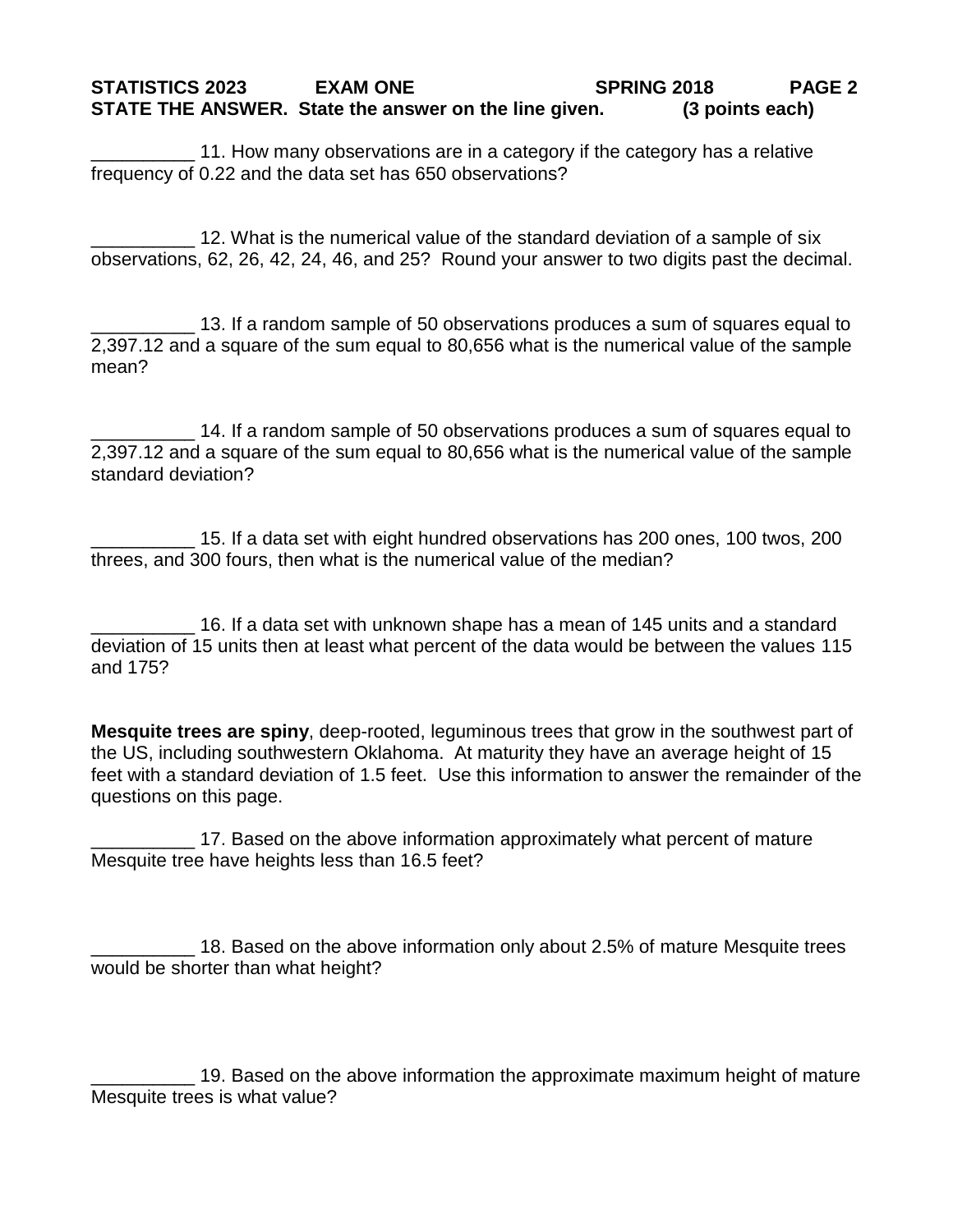## **STATISTICS 2023 EXAM ONE SPRING 2018 PAGE 3 STATE THE ANSWER. State the answer on the line given. (3 points each)**

\_\_\_\_\_\_\_\_\_\_ 20. The scores on a standardized advanced standing test in chemistry have a mean of 56 with a standard deviation of 8. What is the z score associated with the exam grade of 44?

21. The scores on a standardized advanced standing test in chemistry have a mean of 56 with a standard deviation of 8. What is the exam grade associated with the z score of 1.25?

**A random sample of eight roadrunners** was collected in the Oklahoma panhandle and the heights in inches of each of the road runners are listed below. Use this sample of roadrunner heights to answer the remainder of the questions on this page.

12.6, 15.2, 14.8, 13.1, 12.9, 14.7, 14.2, 13.2

\_\_\_\_\_\_\_\_\_\_ 22. What percent of the observed roadrunner heights are at least 14 inches?

23. What is the numerical value of the square of the sum for the above sample of roadrunner heights? State your answer with two digits past the decimal.

\_\_\_\_\_\_\_\_\_\_ 24. What is the numerical value of the mean for the above sample of roadrunner heights? Round your answer to one digit past the decimal.

\_\_\_\_\_\_\_\_\_\_ 25. What is the numerical value of the median for the above sample of roadrunner heights?

\_\_\_\_\_\_\_\_\_\_ 26. What is a numerical value for the standard deviation of the above sample of road runner heights? Round your answer to an integer value.